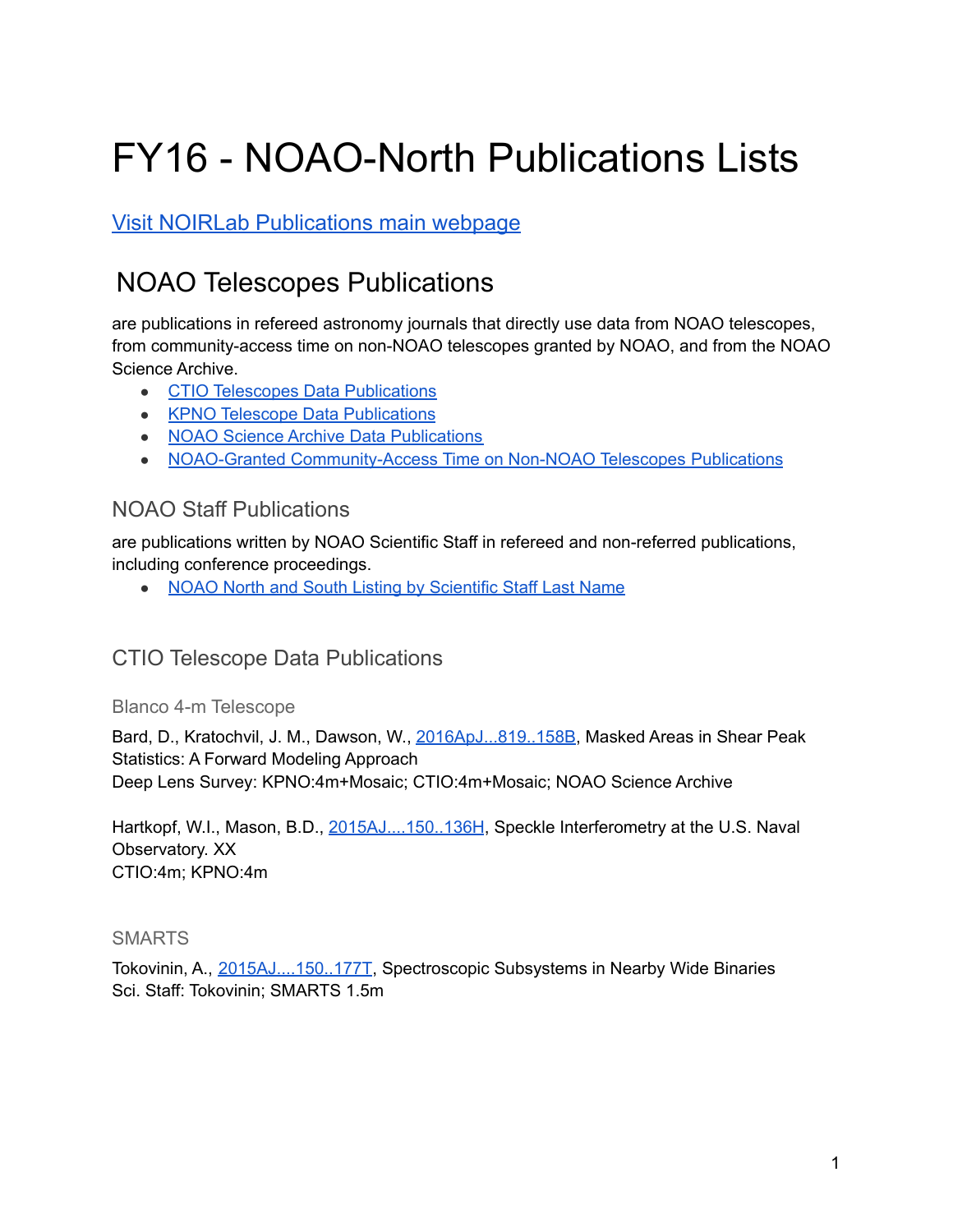# <span id="page-1-0"></span>KPNO Telescope Data Publications

#### Coude Feed

Dirks, C., Meyer, D.M., [2016ApJ...819...45D,](http://adsabs.harvard.edu/abs/2016ApJ...819...45D) Temporal Variability of Interstellar Na I Absorption toward the Monoceros Loop KPNO:Coude Feed + Coude Feed Spectrograph

Fekel, F. C., Henry, G. W., Pourbaix, D., [2016AJ....151...26F](http://adsabs.harvard.edu/abs/2016AJ....151...26F), The Spectroscopic Orbits of Five γ Doradus Stars KPNO:Coude Feed

Mathys, G., Romanyuk, I. I., Kudryavtsev, D. O., Landstreet, J. D., Pyper, D. M., Adelman, S. J., [2016A&A...586A..85M,](http://adsabs.harvard.edu/abs/2016A%26A...586A..85M) HD 18078: A very slowly rotating Ap star with an unusual magnetic field structure

KPNO:Coude Feed+Coude Feed Spectrograph

#### 0.9-m Telescope

Donati, P., et al. [2015MNRAS.453.4185D,](http://adsabs.harvard.edu/abs/2015MNRAS.453.4185D) Photometric and Spectroscopic Study of the Intermediate-Age Open Cluster NGC 2355 KPNO:0.9m; 4m

Madrid, J.P., Donzelli, C.J., [2016ApJ...819...50M,](http://adsabs.harvard.edu/abs/2016ApJ...819...50M) The Abell 85 BCG: A Nucleated, Coreless Galaxy KPNO:0.9m

2.1-m Telescope

Bidaran, B., Mirtorabi, M. T., Azizi, F., [2016MNRAS.457.2043B,](http://adsabs.harvard.edu/abs/2016MNRAS.457.2043B) A new titanium oxide index in the visual band KPNO:2.1m; NOAO Science Archive

Eastman, J.D., et al. [2016AJ....151...45E,](http://adsabs.harvard.edu/abs/2016AJ....151...45E) KELT-4Ab: An Inflated Hot Jupiter Transiting the Bright (V ∼ 10) Component of a Hierarchical Triple KPNO:2.1m+EXPERT

Gizis, J.E., et al. [2015ApJ...813..104G](http://adsabs.harvard.edu/abs/2015ApJ...813..104G), Kepler Monitoring of an L Dwarf. II. Clouds with Multi-year Lifetimes KPNO 2.1m+CCD; NOAO Prop. ID 2013B-0340

Kasuga, T., Jewitt, D., [2015AJ....150..152K,](http://adsabs.harvard.edu/abs/2015AJ....150..152K) Physical Observations of (196256) 2003 EH1, Presumed Parent of the Quadrantid Meteoroid Stream KPNO 2.1m+STA3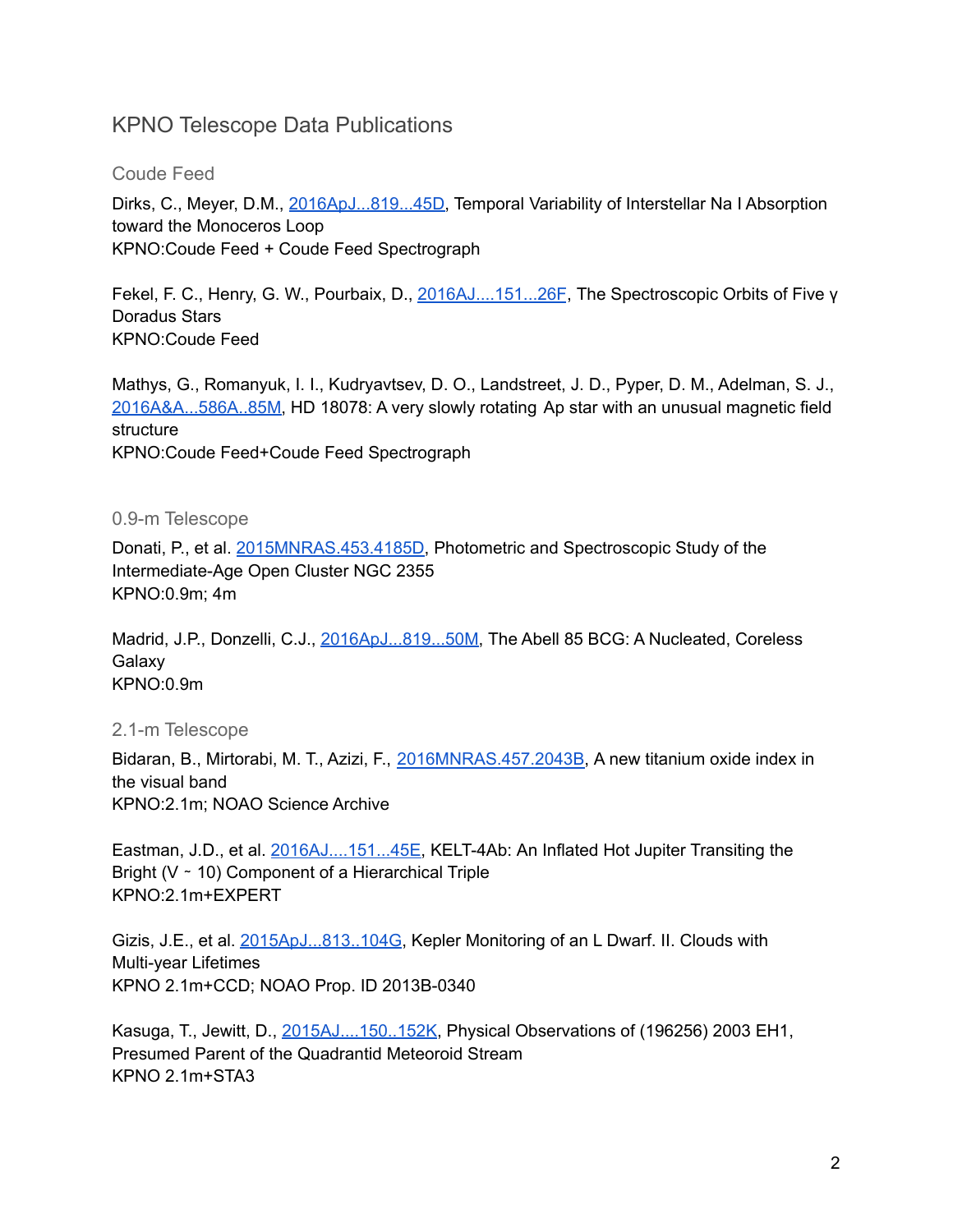Kim, S. J., et al. [2015MNRAS.454.1573K](http://adsabs.harvard.edu/abs/2015MNRAS.454.1573K), Mid-infrared luminosity function of local star-forming galaxies in the North Ecliptic Pole-Wide survey field of AKARI KPNO:WI YN+Hydra; KPNO:2.1m+FLAMINGOS

Sun, L., et al. [2016ApJ...818...64S](http://adsabs.harvard.edu/abs/2016ApJ...818...64S), Keck/ESI Long-slit Spectroscopy of SBS 1421+511: A Recoiling Quasar Nucleus in an Active Galaxy Pair? KPNO:2.1m

#### Mayall 4-m Telescope

Álvarez Crespo, N., et al. [2016AJ....151...32A,](http://adsabs.harvard.edu/abs/2016AJ....151...32A) Optical Spectroscopic Observations of Gamma-ray Blazar Candidates. V. TNG, KPNO, and OAN Observations of Blazar Cand idates of Uncertain Type in the Northern Hemisphere KPNO:4m

Baran, A.S., et al. [2016A&A...585A..66B](http://adsabs.harvard.edu/abs/2016A%26A...585A..66B), A Subsynchronously Rotating Pulsating Subdwarf B Star in a Short-Period Binary with a White Dwarf Companion KPNO:4m+RC S pectrograph

Bard, D., Kratochvil, J. M., Dawson, W., [2016ApJ...819..158B](http://adsabs.harvard.edu/abs/2016ApJ...819..158B), Masked Areas in Shear Peak Statistics: A Forward Modeling Approach Deep Lens Survey: KPNO:4m+Mosaic; CTIO:4m+Mosaic; NOAO Science Archive

Beare, R., et al. [2015ApJ...815...94B](http://adsabs.harvard.edu/abs/2015ApJ...815...94B), The z > 1.2 Optical Luminosity Function from a Sample of 410,000 Galaxies in Boötes KPNO:4m+NEWFIRM; KPNO:4m+Mosaic; NOAO Science Archive

Brown, W.R., Gianninas, A., Kilic, M., Kenyon, S.J., Allende Prieto, C., [2016ApJ...818..155B,](http://adsabs.harvard.edu/abs/2016ApJ...818..155B) The ELM Survey. VII. Orbital Properties of Low-Mass White Dwarf Binaries KPNO:4m+KOSMOS

Donati, P., et al. [2015MNRAS.453.4185D,](http://adsabs.harvard.edu/abs/2015MNRAS.453.4185D) Photometric and Spectroscopic Study of the Intermediate-Age Open Cluster NGC 2355 KPNO:0.9m; 4m

Gianninas, A., Kilic, M., Brown, W.R., Canton, P., Kenyon, S.J. [2015ApJ...812..167G,](http://adsabs.harvard.edu/abs/2015ApJ...812..167G) The ELM Survey. VI. Eleven New Double Degenerates KPNO:4m+RC Spectrograph and + KOSMOS: Community-Access Time on Non-NOAO Telescopes: Hale+Double Spec; NOAO Prop. ID 2012A-0055, 2012B-0114, 2013A-0276, 2013B-0130, 2014A-0189, and 2015A-0082)

Hartkopf, W.I., Mason, B.D., [2015AJ....150..136H](http://adsabs.harvard.edu/abs/2015AJ....150..136H), Speckle Interferometry at the U.S. Naval Observatory. XX CTIO:4m; KPNO:4m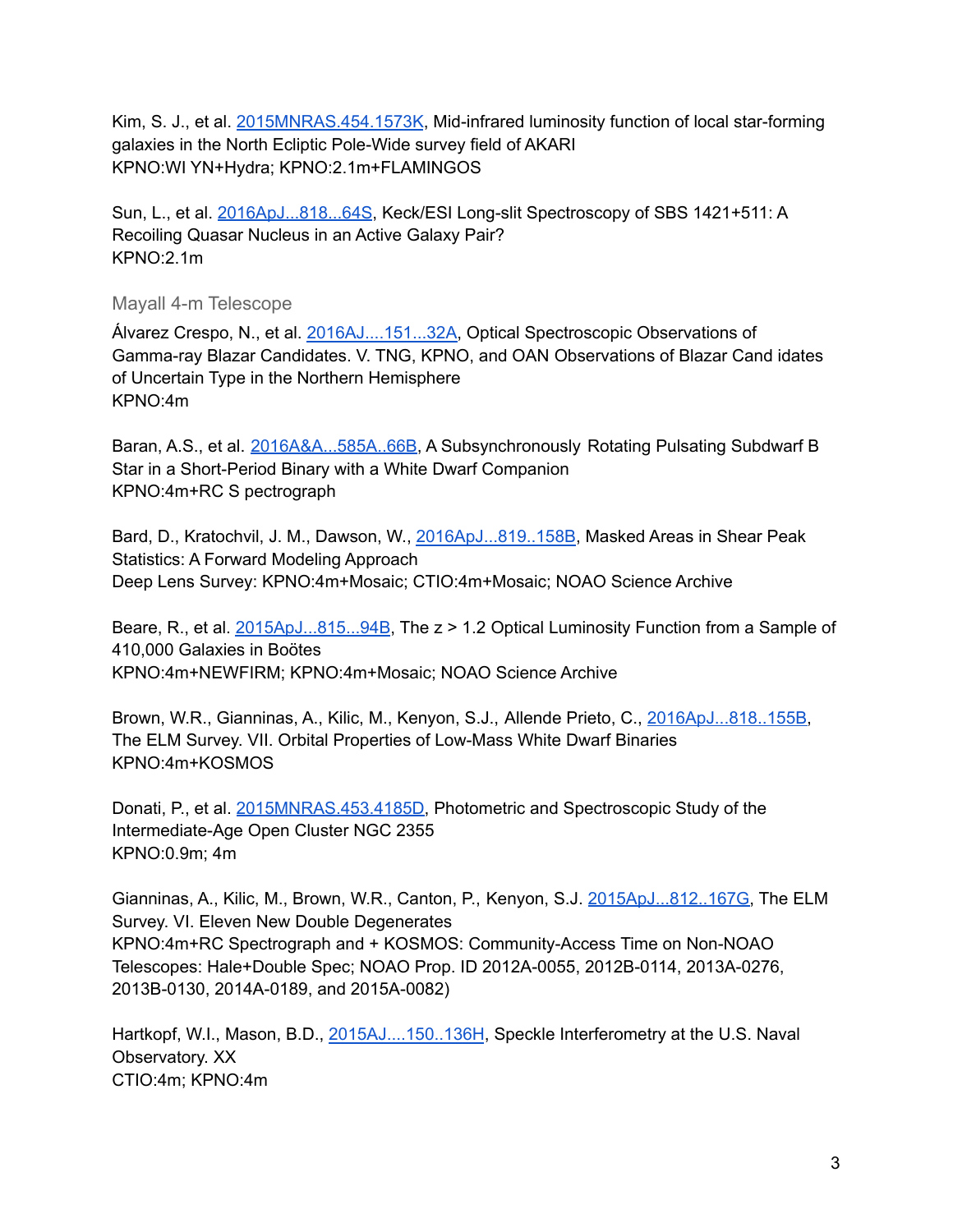Ibata, R.A., et al. [2016ApJ...819....1I](http://adsabs.harvard.edu/abs/2016ApJ...819....1I), Feeling the Pull: a Study of Natural Galactic Accelerometers. I. Photometry of the Delicate Stellar Stream of the Palomar 5 Globular Cluster KPNO:4m+Mosaic II

Jimmy, T., K.-V., Saintonge, A., Accurso, G., Brough, S., Oliva-Altamirano, P., [2015ApJ...812...98J,](http://adsabs.harvard.edu/abs/2015ApJ...812...98J) The Gas Phase Mass Metallicity Relation for Dwarf Galaxies: Dependence on Sta r Formation Rate and H I Gas Mass KPNO:4m

Kirk, B., et al. [2016AJ....151...68K,](http://adsabs.harvard.edu/abs/2016AJ....151...68K) Kepler Eclipsing Binary Stars. VII. The Catalog of Eclipsing Binaries Found in the Entire Kepler Data Set KPNO:4m+Echelle spectrograph; NOAO Prop. ID 2011A-0022, PI: A. Prsa

Reed, M.D. et al. [2016MNRAS.458.1417R,](http://adsabs.harvard.edu/abs/2016MNRAS.458.1417R) A Pulsation Analysis of K2 Observations of the Subdwarf B Star PG 1142-037 during Campaign 1: A Subsynchronously Rotating Ellipsoidal Variable KPNO:4m

Rees, G.A., et al. [2016MNRAS.455.2731R,](https://www.noao.edu/noao/library/NOAO_Publications_FY16.html) Radio Galaxies in ZFOURGE/NMBS: No Difference in the Properties of Massive Galaxies with and without Radio-AGN out to  $z = 2.25$ NOAO Survey Programs; NMBS: KPNO:4m+NEWFIRM; NOAO Science Archive

Runnoe, J.C., et al. [2015ApJS..221....7R,](http://adsabs.harvard.edu/abs/2015ApJS..221....7R) A Large Systematic Search for Close Supermassive Binary and Rapidly Recoiling Black Holes. II. Continued Spectroscopic Monitoring and Optical Flux Variability KPNO:4m+RC Spectrograph; NOAO Prop. ID: 2014A-0098; PI: Runnoe

Schuler, S. C., et al. [2015ApJ...815....5S,](http://adsabs.harvard.edu/abs/2015ApJ...815....5S) Detailed Abundances of Stars with Small Planets Discovered by Kepler. I. The First Sample Sci. Staff: Smith; KPNO:4m+Echelle Spectrograph

Tricarico, P., [2016AJ....151...80T,](http://adsabs.harvard.edu/abs/2016AJ....151...80T) Detection Efficiency of Asteroid Surveys KPNO:4m

Whittam, I.H., et al. [2015MNRAS.453.4244,](http://adsabs.harvard.edu/abs/2015MNRAS.453.4244W) The faint radio source population at 15.7 GHz - II. Multi-wavelength properties KPNO:4m+Mosaic

Yano, M., Kriek, M., van der Wel, A., Whitaker, K. E., [2016ApJ...817L..21Y](http://adsabs.harvard.edu/abs/2016ApJ...817L..21Y), The Relation between Galaxy Structure and Spectral Type: Implications for the Buildup of the Quiescent Galaxy Population at  $0.5 < z < 2.0$ NOAO Survey Programs: NMBS: KPNO:4m+NEWFIRM; NOAO Science Archive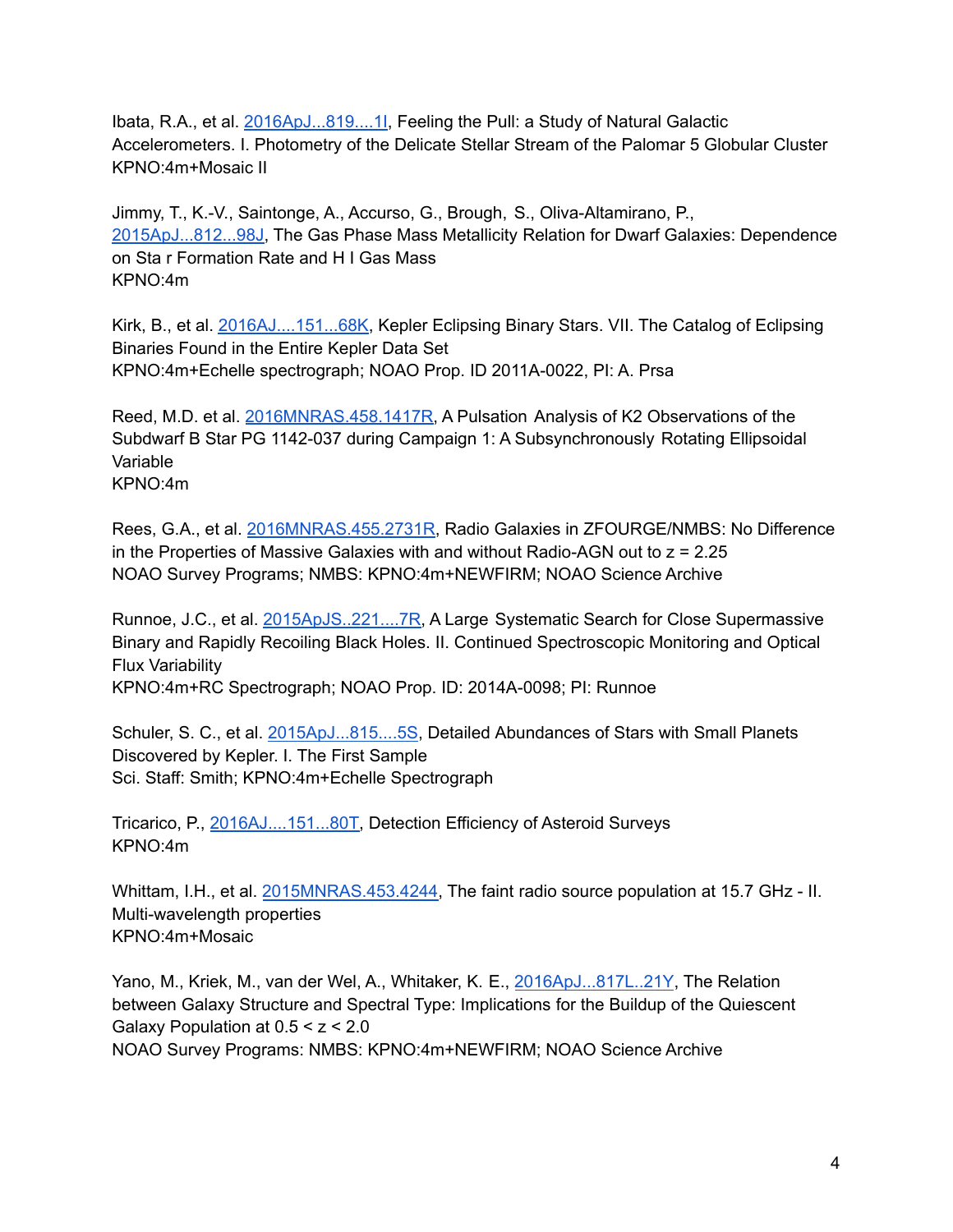Zeimann, G.R., et al. [2015ApJ...814..162Z,](http://adsabs.harvard.edu/abs/2015ApJ...814..162Z) The Dust Attenuation Curve versus Stellar Mass for Emission Line Galaxies at  $z \sim 2$ KPNO:4m

#### WIYN Telescopes

Appourchaux, T. et al. 2015A&A...582A..25A, A seismic and gravitationally bound double star observed by Kepler. Implication for the presence of a co nvective core Sci. Staff: Everett; WIYN

Boyajian, T., et al. [2016MNRAS.457.3988B](http://adsabs.harvard.edu/abs/2016MNRAS.457.3988B), Planet Hunters IX. KIC 8462852 - where's the flux? KPNO:WIYN 3.5m+DSSI

Brewer, L.N., et al. [2016AJ....151...66B](http://adsabs.harvard.edu/abs/2016AJ....151...66B), Determining the Age of the Kepler Open Cluster NGC 6819 With a New Triple System and Other Eclipsing Binary Stars KPNO:WIYN 3.5m+Hydra

Crawford, S. M., Wirth, G. D., Bershady, M. A., Randriamampandry, S. M., [2016ApJ...817...87C](http://adsabs.harvard.edu/abs/2016ApJ...817...87C), Spectroscopy of Luminous Compact Blue Galaxies in Distant Clusters. II. Physical Properties of dE Progenitor Candidates KPNO:WIYN 3.5m+Mini-Mosaic

David, T. J., et al. [2015ApJ...814...62D,](http://adsabs.harvard.edu/abs/2015ApJ...814...62D) HII 2407: An Eclipsing Binary Revealed By K2 Observations of the Pleiades WIYN 3.5m+HYDRA

Hayes, C.R., Friel, E.D., Slack, T.J., Boberg, O.M., [2015AJ....150..200H](http://adsabs.harvard.edu/abs/2015AJ....150..200H), Properties of the Old Open Cluster Czernik 30 KPNO:WIYN 0.9m; 3.5m

Heinze, A. N., Metchev, S., [2015AJ....150..124H](http://adsabs.harvard.edu/abs/2015AJ....150..124H), \xe2\x80\x9cPrecise Distances for Main-Belt Asteroids in Only Two Nights KPNO:WIYN 0.9m+Mosaic

Heinze, A. N., Metchev, S., Trollo, J., [2015AJ....150..125H](http://adsabs.harvard.edu/abs/2015AJ....150..125H), Digital Tracking Observations Can Discover Asteroids 10 Times Fainter Than Conventional Searches KPNO:WI YN 0.9m+Mosaic

Kim, S. J., et al. [2015MNRAS.454.1573K](http://adsabs.harvard.edu/abs/2015MNRAS.454.1573K), Mid-infrared luminosity function of local star-forming galaxies in the North Ecliptic Pole-Wide survey field of AKARI KPNO:WIYN+Hydra; KPNO:2.1m+FLAMINGOS

Kiminki, D. C., et al. [2015ApJ...811...85K](http://adsabs.harvard.edu/abs/2015ApJ...811...85K), Predicting GAIA's Parallax Distance to the Cygnus OB2 Association with Eclipsing Binaries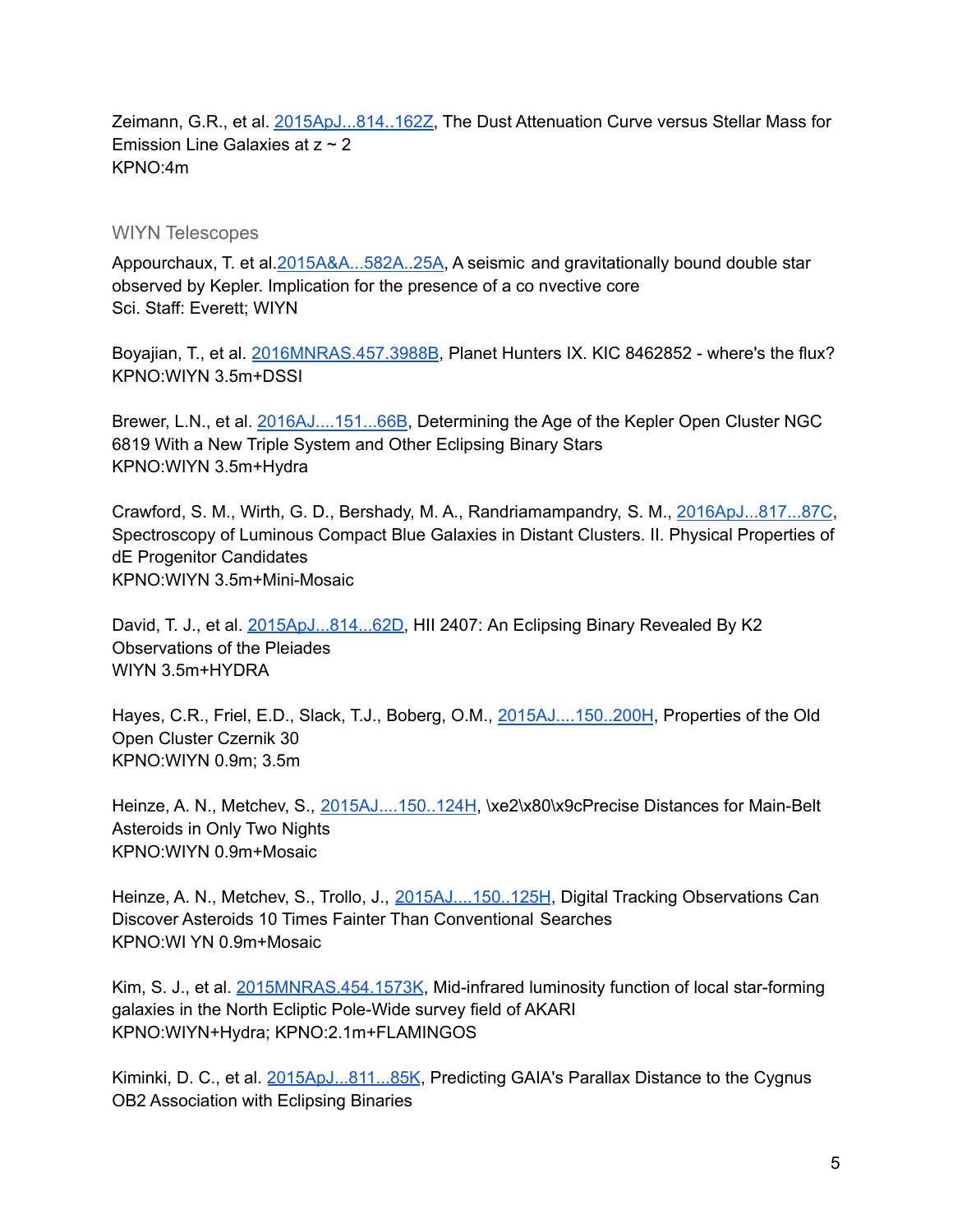#### KPNO:WIYN

Koch, A., Frank, M. J., Pasquali, A., Rich, R. M., Rabitz, A., [2015ApJ...815..105K](http://adsabs.harvard.edu/abs/2015ApJ...815..105K), Major Mergers with Small Galaxies: The Discovery of a Magellanic-type Galaxy at z = 0. 12 KPNO:WIYN 3.5m+MIMO

LaMassa, S. M., et al. [2016ApJ...818...88L,](http://adsabs.harvard.edu/abs/2016ApJ...818...88L) On R-W1 as A Diagnostic to Discover Obscured Active Galactic Nuclei in Wide-area X-Ray Surveys [KPNO:WIYN]

LaMassa, S.M., et al. [2016ApJ...817..172L,](http://adsabs.harvard.edu/abs/2016ApJ...817..172L) The 31 Deg2 Release of the Stripe 82 X-Ray Survey: The Point Source Catalog [KPNO:WIYN+Hydra]

La Massa, S.M., et al. [2016ApJ...817..172L,](http://adsabs.harvard.edu/abs/2016ApJ...817..172L) The 31 Deg2 Release of the Stripe 82 X-Ray Survey: The Point Source Catalog [KPNO:WIYN+Hydra]

Sakari, C. M., Wallerstein, G., [2016MNRAS.456..831S,](http://adsabs.harvard.edu/abs/2016MNRAS.456..831S) The integrated calcium II triplet as a metallicity indicator: comparisons with high-resolution [Fe/H] in M31 globular clusters KPNO:WIYN 3.5m+SparsePak; Bench Spectrograph

Teske, J.K., Everett, M.E., et al. [2015AJ....150..144T](http://adsabs.harvard.edu/abs/2015AJ....150..144T), A Comparison of Spectroscopic versus Imaging Techniques for Detecting Close Companions to Kepler Objects of Intere st Sci. Staff: Everett; KPNO:WIYN 3.5m+DSSI; NOAO 2010B-0241, 2011A-0130, 2013B-0115; PI: Howell

Twarog, B.A., Anthony-Twarog, B.J., Deliyannis, C.P., Thomas, D.T., [2015AJ....150..134T,](http://adsabs.harvard.edu/abs/2015AJ....150..134T) A uvbyCaHβ CCD Analysis of the Open Cluster Standard NGC 752 KPNO:WIYN 0 .9m

#### NOAO Science Archive Data Publications

Bard, D., Kratochvil, J. M., Dawson, W., [2016ApJ...819..158B](http://adsabs.harvard.edu/abs/2016ApJ...819..158B), Masked Areas in Shear Peak Statistics: A Forward Modeling Approach Deep Lens Survey: KPNO:4m+Mosaic; CTIO:4m+Mosaic; NOAO Science Archive

Beare, R., et al. 2015ApJ...815...94B, The i > 1.2 Optical Luminosity Function from a Sample of 410,000 Galaxies in Boӧtes KPNO:4m+NEWFIRM; KPNO:4m+Mosaic; NOAO Science Archive

Bidaran, B., Mirtorabi, M. T., Azizi, F., [2016MNRAS.457.2043B,](http://adsabs.harvard.edu/abs/2016MNRAS.457.2043B) A new titanium oxide index in the visual band KPNO:2.1m; NOAO Science Archive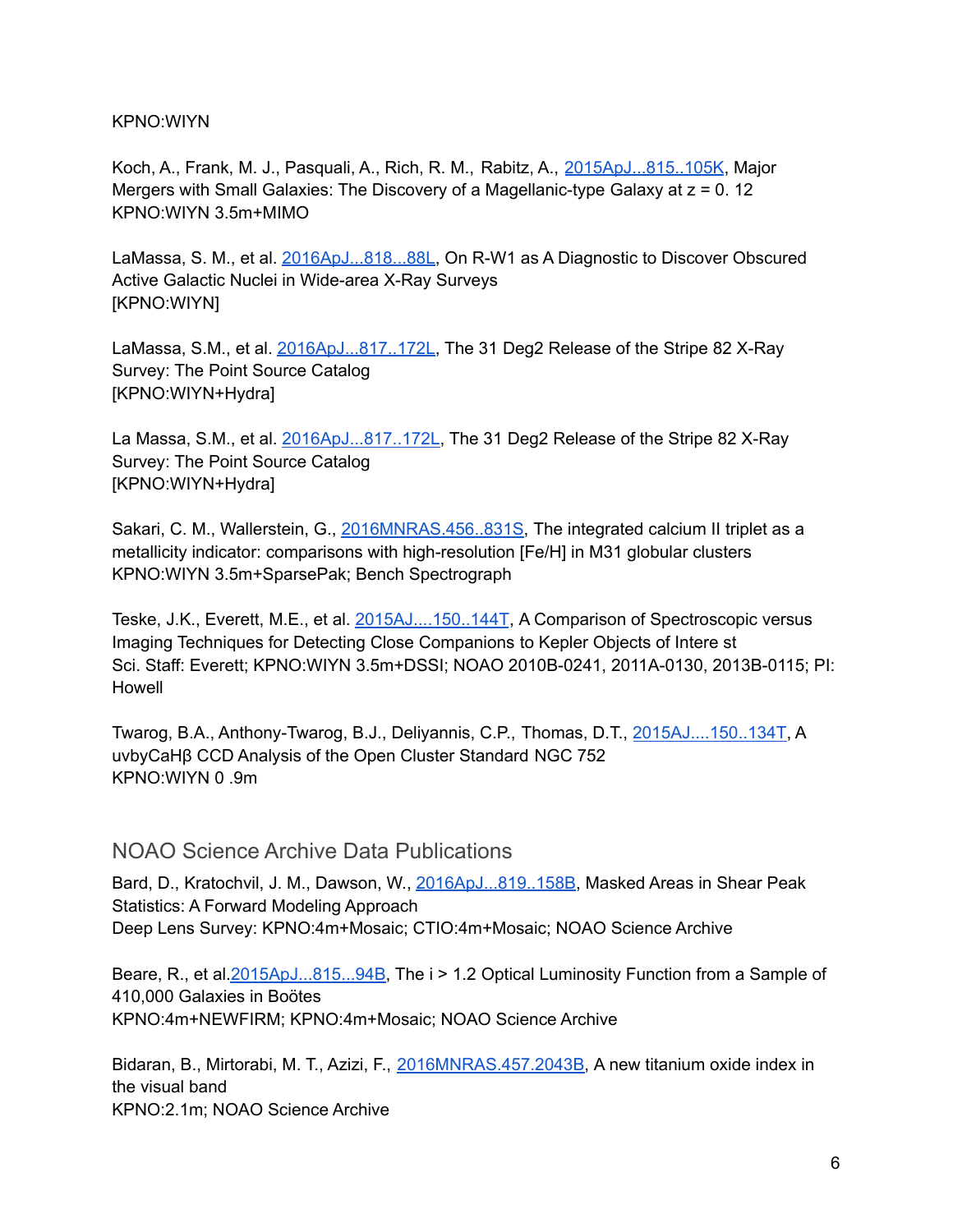Kainulainen, J., et al. [2016A&A...586A..27K](http://adsabs.harvard.edu/abs/2016A%26A...586A..27K), Gravitational fragmentation caught in the act: the filamentary Musca molecular cloud CTIO:4m; ZZNOAO Science Archive

Li, T.S., et al. [2016ApJ...817..135L](http://adsabs.harvard.edu/abs/2016ApJ...817..135L), Discovery of a Stellar Overdensity in Eridanus–Phoenix in the Dark Energy Survey NOAO Science Archive

Rees, G.A., et al. [2016MNRAS.455.2731R,](https://www.noao.edu/noao/library/NOAO_Publications_FY16.html) Radio Galaxies in ZFOURGE/NMBS: No Difference in the Properties of Massive Galaxies with and without Radio-AGN out to  $z = 2.25$ NOAO Survey Programs; NMBS: KPNO:4m+NEWFIRM; NOAO Science Archive

Yano, M., Kriek, M., van der Wel, A., Whitaker, K. E., [2016ApJ...817L..21Y](http://adsabs.harvard.edu/abs/2016ApJ...817L..21Y), The Relation between Galaxy Structure and Spectral Type: Implications for the Buildup of the Quiescent Galaxy Population at  $0.5 < z < 2.0$ NOAO Survey Programs: NMBS: KPNO:4m+NEWFIRM; NOAO Science Archive

# <span id="page-6-0"></span>NOAO Survey Programs

#### Deep Lens Survey

Bard, D., Kratochvil, J. M., Dawson, W., [2016ApJ...819..158B](http://adsabs.harvard.edu/abs/2016ApJ...819..158B), Masked Areas in Shear Peak Statistics: A Forward Modeling Approach Deep Lens Survey: KPNO:4m+Mosaic; CTIO:4m+Mosaic; NOAO Science Archive

#### NEWFIRM Medium-Band Survey

Rees, G.A., et al. [2016MNRAS.455.2731R,](https://www.noao.edu/noao/library/NOAO_Publications_FY16.html) Radio Galaxies in ZFOURGE/NMBS: No Difference in the Properties of Massive Galaxies with and without Radio-AGN out to  $z = 2.25$ NOAO Survey Programs: NMBS: KPNO:4m+NEWFIRM; NOAO Science Archive

Yano, M., Kriek, M., van der Wel, A., Whitaker, K. E., [2016ApJ...817L..21Y](http://adsabs.harvard.edu/abs/2016ApJ...817L..21Y), The Relation between Galaxy Structure and Spectral Type: Implications for the Buildup of the Quiescent Galaxy Population at  $0.5 < z < 2.0$ NOAO Survey Programs: NMBS: KPNO:4m+NEWFIRM; NOAO Science Archive

### <span id="page-6-1"></span>NOAO-Granted Community-Access Time on Non-NOAO Telescopes

Bray, A.D., et al. [2015ApJ...811...90B](http://adsabs.harvard.edu/abs/2015ApJ...811...90B), PRIMUS: The Effect of Physical Scale on the Luminosity Dependence of Galaxy Clustering via Cross-correlations NOAO-granted community-access time: Magellan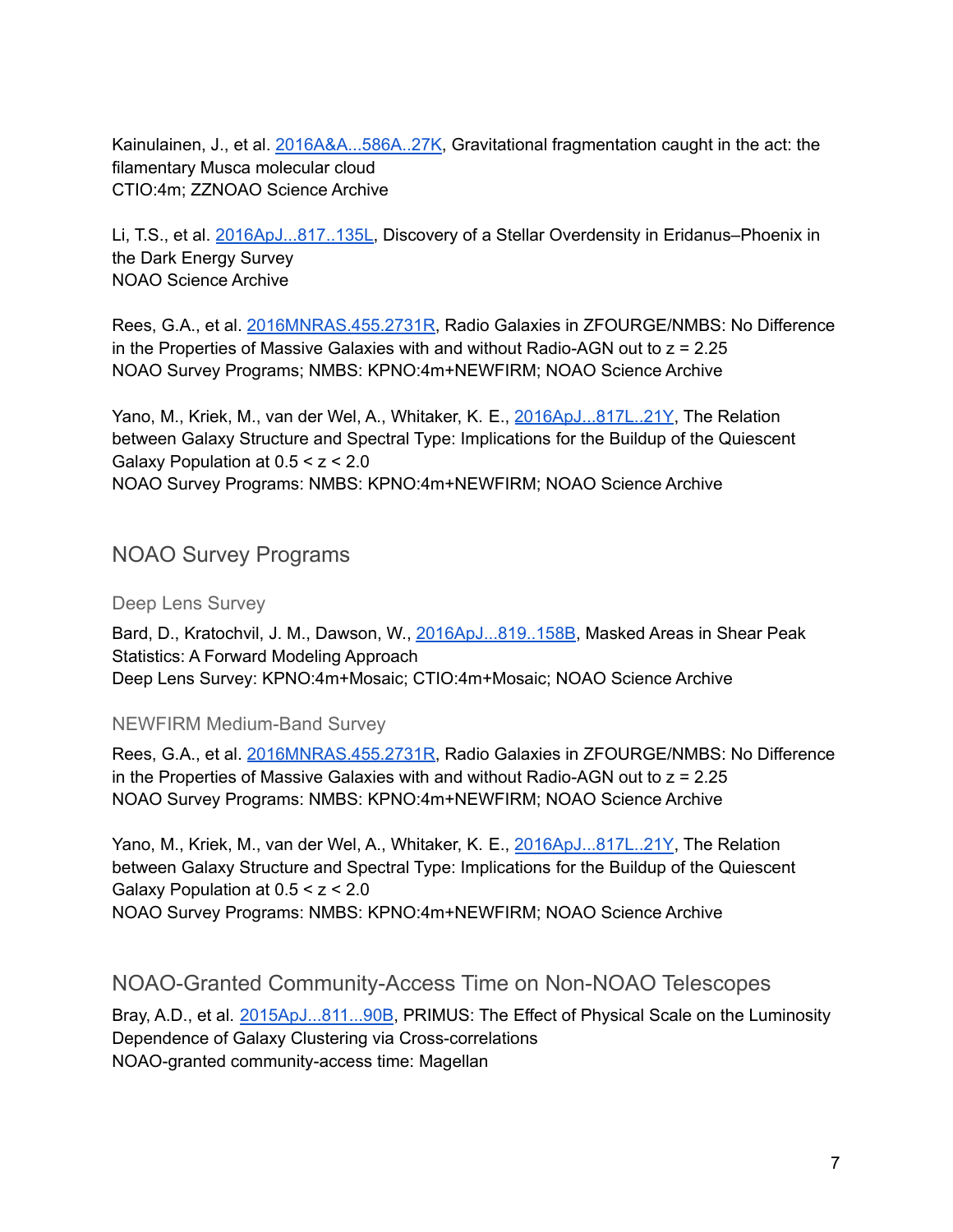Gianninas, A., Kilic, M., Brown, W.R., Canton, P., Kenyon, S.J. [2015ApJ...812..167G,](http://adsabs.harvard.edu/abs/2015ApJ...812..167G) The ELM Survey. VI. Eleven New Double Degenerates

KPNO:4m+RC Spectrograph and + KOSMOS: Community-Access Time on Non-NOAO Telescopes: Hale+Double Spec; NOAO Prop. ID 2012A-0055, 2012B-0114, 2013A-0276, 2013B-0130, 2014A-0189, and 2015A-0082)

Kulkarni, V.P., et al. [2015ApJ...815...24K,](http://adsabs.harvard.edu/abs/2015ApJ...815...24K) Keck and VLT Observations of Super-Damped Lyman-Alpha Absorbers at z 2- 2.5: Constraints on Chemical Compositions and Physical **Conditions** 

NOAO-granted community-access time: Keck I; NOAO Prop. ID 2013B-0525

Williams, K.A., Serna-Grey, D., Chakraborty, S., Gianninas, A., Canton, P. A., [2015AJ....150..194W,](http://adsabs.harvard.edu/abs/2015AJ....150..194W) Time-series Spectroscopy of Two Candidate Double Degenerates in the Ope n Cluster NGC 6633 NOAO-granted community-access time: Keck II; NOAO Prop. ID 2008A-0124

NOAO Scientific Staff Publications

[NOAO North and South Combined Listing] Allen, L.A. Adams, J.D., et al. [2015ApJ...814...54A](http://adsabs.harvard.edu/abs/2015ApJ...814...54A), SOFIA/FORCAST Observations of Warm Dust in S106: A Fragmented Environment

Megeath, S. T., et al. [2016AJ....151....5M](http://adsabs.harvard.edu/abs/2016AJ....151....5M), The Spitzer Space Telescope Survey of the Orion A and B Molecular Clouds. II. The Spati al Distribution and De mographics of Dusty Young Stellar **Objects** 

Rebull, L. M., et al. [2015AJ....150..175R,](http://adsabs.harvard.edu/abs/2015AJ....150..175R) YSOVAR: Mid-infrared Variability in NGC 1333 Dey, A.D.

Finkelstein, K.D., et al.  $2015ApJ...813...78E$ , Probing the Physical Properties of  $z = 4.5$  Lyman Alpha Emitters with Spitzer

Shu, Y., ... Dey, A., et al. [2016ApJ...820...43S,](http://adsabs.harvard.edu/abs/2016ApJ...820...43S) Kiloparsec Mass/Light Offsets in the Galaxy Pair-Lyα Emitter Lens System SDSS J1011+0143 Dickinson, M.E. Castellano, M., et al. [2016ApJ...818L...3C](http://adsabs.harvard.edu/abs/2016ApJ...818L...3C), First Observational Support for Overlapping

Reionized Bubbles Generated by a Galaxy Overdensity

Erfanianfar, G. et al. [2016MNRAS.455.2839E](http://adsabs.harvard.edu/abs/2016MNRAS.455.2839E), Non-linearity and environmental dependence of the star-forming galaxies main sequence

Forrest, B., et al. [2016ApJ...818L..26F](http://adsabs.harvard.edu/abs/2016ApJ...818L..26F), UV to IR Luminosities and Dust Attenuation Determined from ~4000 K-selected Galaxies at 1 < z < 3 in the ZFOURGE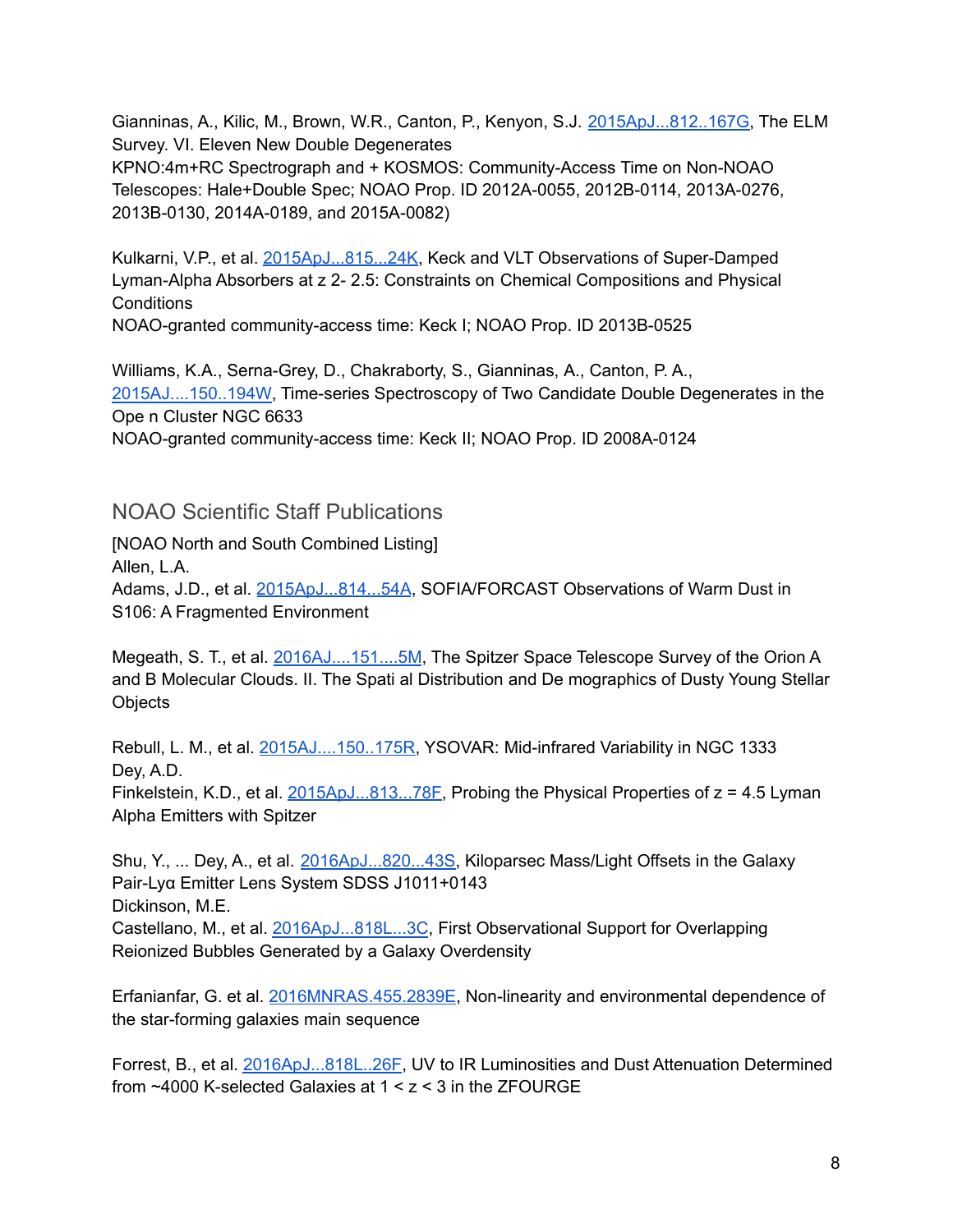Mullaney, J. R., et al. [2015MNRAS.453L..83M](http://adsabs.harvard.edu/abs/2015MNRAS.453L..83M), ALMA and Herschel reveal that X-ray-selected AGN and main-sequence galaxies have diffe rent star formation rate distributions

Tomczak, A.R., et al. [2016ApJ...817..118T](http://adsabs.harvard.edu/abs/2016ApJ...817..118T), The SFR-M\* Relation and Empirical Star-Formation Histories from ZFOURGE\* at 0.5 < z < 4

U, V., et al. [2015ApJ...815...57U,](http://adsabs.harvard.edu/abs/2015ApJ...815...57U) A Correlation between Lyα Spectral Line Profile and Rest-frame UV Morphology

Everett, M.E.

Appourchaux, T., et al. 2015A&A...582A..25A, A seismic and gravitationally bound double star observed by Kepler. Implicati on for the presence of a convective core **WIYN** 

Endl, M., et al. [2016ApJ...818...34E,](http://adsabs.harvard.edu/abs/2016ApJ...818...34E) Two New Long-period Giant Planets from the McDonald Observatory Planet Search and Two Stars with Long-period Radial Velocity Signals Related to Stellar Activity Cycles

Horch, E. P., et al. [2015AJ....150..151H](http://adsabs.harvard.edu/abs/2015AJ....150..151H), Observations of Binary Stars with the Differential Speckle Survey Instrument. VI. Measures during 2014 at the Discovery Channel Telescope

Howell, S. B., et al. [2016AJ....151...43H](http://adsabs.harvard.edu/abs/2016AJ....151...43H), Variability of Kepler Solar-like Stars Harboring Small **Exoplanets** 

Teske, J.K., Everett, M.E., et al. [2015AJ....150..144T](http://adsabs.harvard.edu/abs/2015AJ....150..144T), A Comparison of Spectroscopic versus Imaging Techniques for Detecting Clos e Companions to Kepler Objects of Interest KPNO:WIYN 3.5m+DSSI; NOAO 2010B-0241, 2011A-0130, 2013B-0115; PI: Howell Hinkle, K.

Galan, C., Mikolstrokajewska, Hinkle, K.H., Joyce, R.R., [2016MNRAS.455.1282G](http://adsabs.harvard.edu/abs/2016MNRAS.455.1282G), Chemical Abundance Analysis of Symbiotic Giants-- III. Metallicity and CNO Abundance Patterns in 24 Southern Systems

Uttenthaler, S., et al. [2016A&A...585A.145U](http://adsabs.harvard.edu/abs/2016A%26A...585A.145U), LX Cygni: A carbon star is born Inami, H.

Forrest, B., et al. [2016ApJ...818L..26F](http://adsabs.harvard.edu/abs/2016ApJ...818L..26F), UV to IR Luminosities and Dust Attenuation Determined from ~4000 K-selected Galaxies at 1 < z < 3 in the ZFOURGE

Tomczak, A.R., et al. [2016ApJ...817..118T](http://adsabs.harvard.edu/abs/2016ApJ...817..118T), The SFR-M\* Relation and Empirical Star-Formation Histories from ZFOURGE\* at 0.5 < z < 4

Joyce, R.R.

Galan, C., Mikolstrokajewska, Hinkle, K.H., Joyce, R.R., [2016MNRAS.455.1282G](http://adsabs.harvard.edu/abs/2016MNRAS.455.1282G), Chemical Abundance Analysis of Symbiotic Giants-- III. Metallicity and CNO Abundance Patterns in 24 Southern Systems

Uttenthaler, S., et al. [2016A&A...585A.145U](http://adsabs.harvard.edu/abs/2016A%26A...585A.145U), LX Cygni: A carbon star is born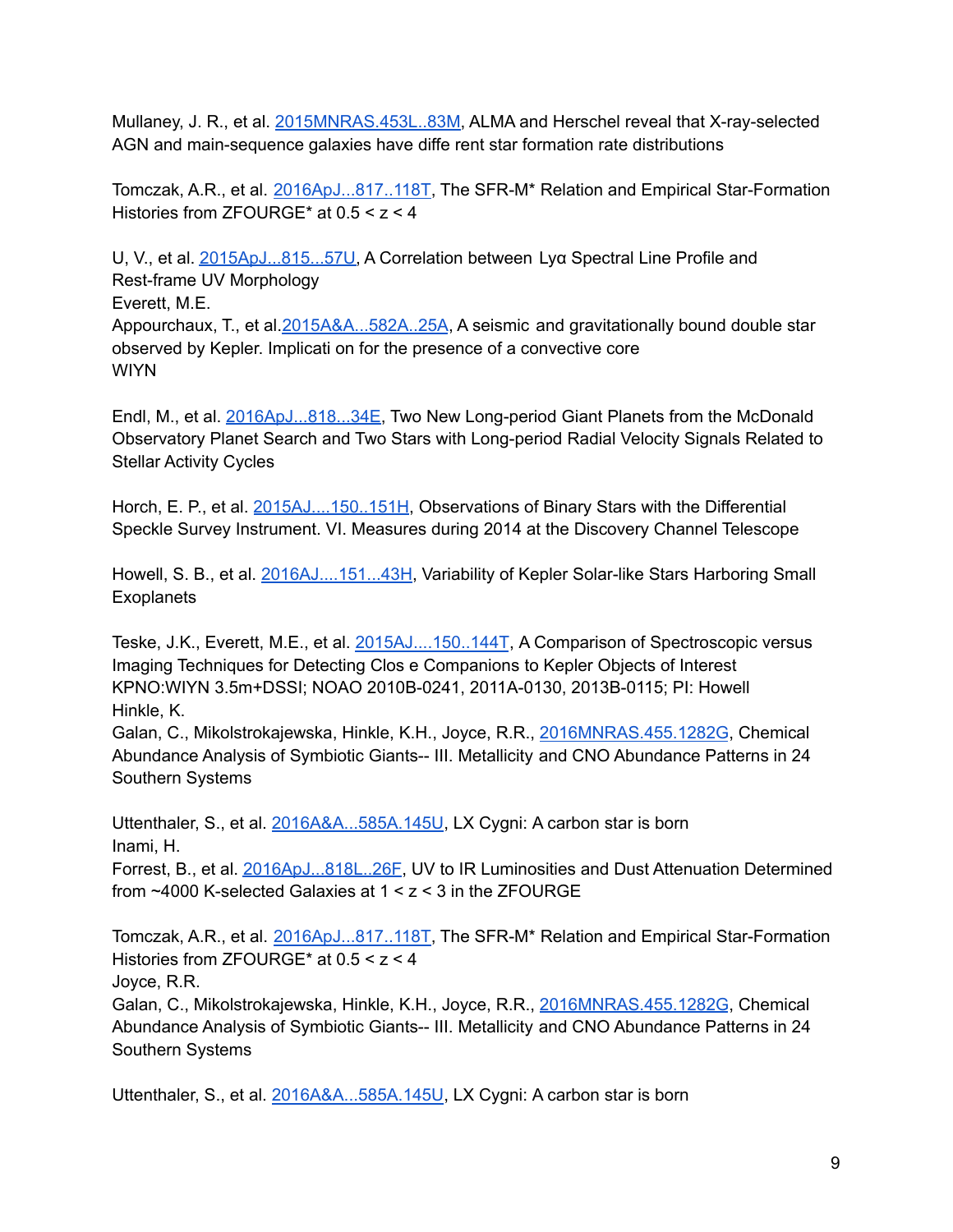Kartaltepe, J.

Kartaltepe, J.S., et al. [2015ApJS..221...11K](http://adsabs.harvard.edu/abs/2015ApJS..221...11K), CANDELS Visual Classifications: Scheme, Data Release, and First Results KPNO REU students: Blancato; O'Leary Lauer, T.R. Bagenal, F., et al. [2016Sci...351.9045B](http://adsabs.harvard.edu/abs/2016Sci...351.9045B), Pluto's interaction with its space environment: Solar wind, energetic particles, and dust

Dalcanton, J.J., et al. [2015ApJ...814....3D,](http://adsabs.harvard.edu/abs/2015ApJ...814....3D) The Panchromatic Hubble Andromeda Treasury. VIII. A Wide-area, High-resolution Map of Dust Extinction in M31

Gladstone, G.R., et al. [2016Sci...351.8866G](http://adsabs.harvard.edu/abs/2016Sci...351.8866G), The atmosphere of Pluto as observed by New **Horizons** 

Moore, J.M., et al. [2016Sci...351.1284M,](http://adsabs.harvard.edu/abs/2016Sci...351.1284M) The geology of Pluto and Charon through the eyes of New Horizons

Stern, S. A., et al. [2015Sci...350.1815S](http://adsabs.harvard.edu/abs/2015Sci...350.1815S), The Pluto system: Initial results from its exploration by New Horizons

Weaver, H.R., et al. [2016Sci...351.0030W](http://adsabs.harvard.edu/abs/2016Sci...351.0030W), The small satellites of Pluto as observed by New **Horizons** 

Matheson, T.

Khazov, D., et al.[2016ApJ...818....3K](http://adsabs.harvard.edu/abs/2016ApJ...818....3K), Flash Spectroscopy: Emission Lines from the Ionized Circumstellar Material around <10-day-old Type II Supernovae

Rubin, A., et al. [2016ApJ...820...33R](http://adsabs.harvard.edu/abs/2016ApJ...820...33R), Type II Supernova Energetics and Comparison of Light Curves to Shock-cooling Models

Najita, J.R.

Ádámkovics, M., Najita, J. R., Glassgold, A. E., [2016ApJ...817...82A](http://adsabs.harvard.edu/abs/2016ApJ...817...82A), FUV Irradiated Disk Atmospheres: Lyα and the Origin of Hot H2 Emission

Blevins, S. M., et al. [2016ApJ...818...22B,](http://adsabs.harvard.edu/abs/2016ApJ...818...22B) Measurements of Water Surface Snow Lines in Classical Protoplanetary Disks

Narayan, G.

Gezari, S., ... Narayan, G., et al. [2015ApJ...815L...5G](http://adsabs.harvard.edu/abs/2015ApJ...815L...5G), PS1-10jh Continues to Follow the Fallback Accretion Rate of a Tidally Disrupted Star

Olsen, K.A.

Gregersen, D., et al. [2015AJ....150..189G,](http://adsabs.harvard.edu/abs/2015AJ....150..189G) Panchromatic Hubble Andromeda Treasury. XII. Mapping Stellar Metallicity Distributions in M31 Pforr, J.

Kartaltepe, J.S., et al. [2015ApJS..221...11K](http://adsabs.harvard.edu/abs/2015ApJS..221...11K), CANDELS Visual Classifications: Scheme, Data Release, and First Results

KPNO REU students: Blancato; O'Leary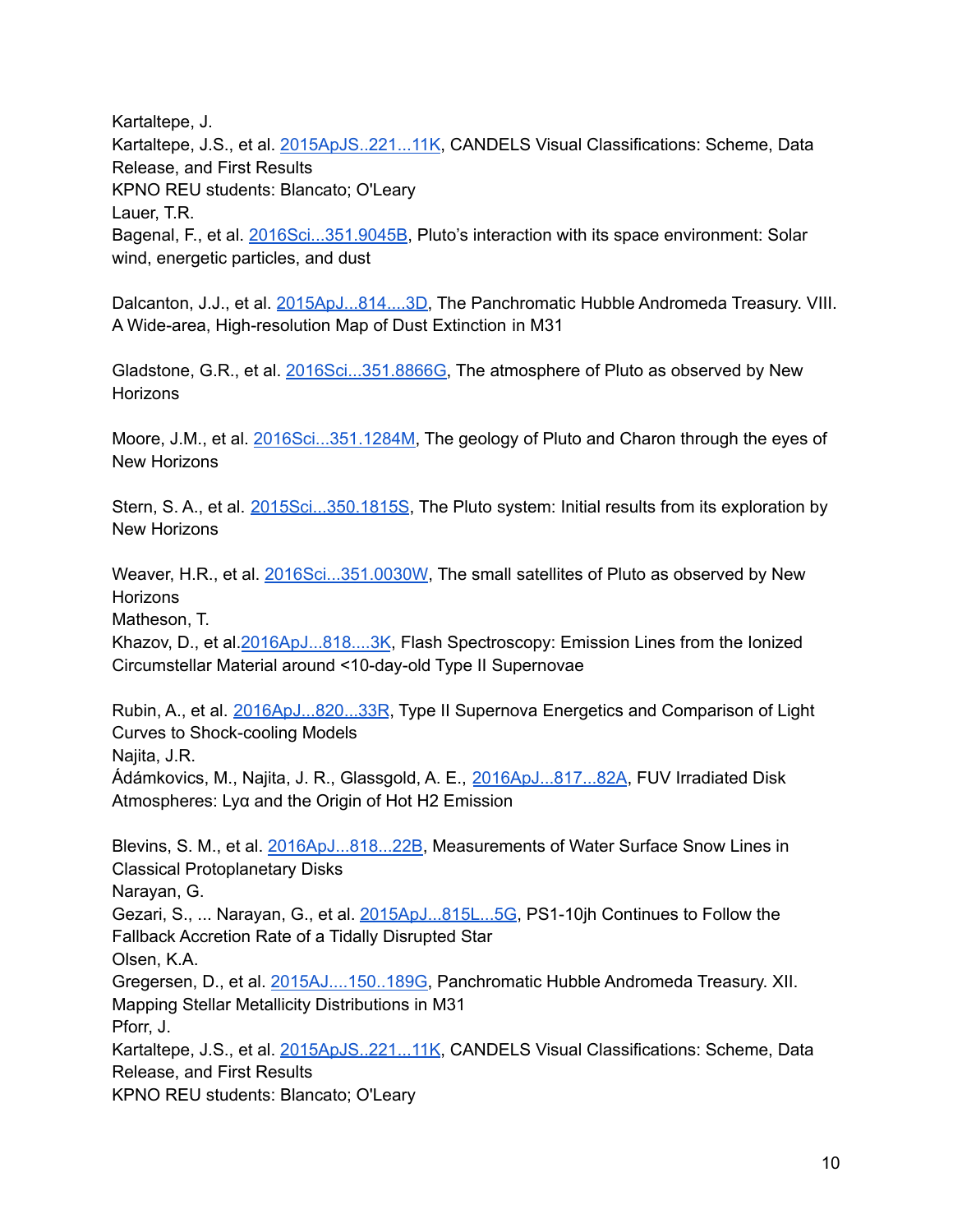Ridgway, S.T.

Haubois, X., et al. [2015A&A...582A..71H](http://adsabs.harvard.edu/abs/2015A%26A...582A..71H), Resolving asymmetries along the pulsation cycle of the Mira star X Hydrae

Jones, J., et al. [2015ApJ...813...58J,](http://adsabs.harvard.edu/abs/2015ApJ...813...58J) The Ages of A-Stars. I. Interferometric Observations and Age Estimates for Stars in the Ursa Major Moving Group

Kervella, P., et al. [2016A&A...585A..28K,](http://adsabs.harvard.edu/abs/2016A%26A...585A..28K) The close circumstellar environment of Betelgeuse. III. SPHERE/ZIMPOL imaging polari metry in the visible

Mérand, A., et al. [2015A&A...584A..80M,](http://adsabs.harvard.edu/abs/2015A%26A...584A..80M) Cepheid distances from the SpectroPhoto-Interferometry of Pulsating Stars (SPI PS). Application to the prototypes &del; ta; Cephei and η Aquilae

Richardson, N. D., et al. [2016MNRAS.455..244R,](http://adsabs.harvard.edu/abs/2016MNRAS.455..244R) Spectroscopy, MOST photometry, and interferometry of MWC 314: is it an LBV or an interacting binary? Silva, D.R.

Howell, S. B., et al. [2016AJ....151...43H](http://adsabs.harvard.edu/abs/2016AJ....151...43H), Variability of Kepler Solar-like Stars Harboring Small **Exoplanets** 

Smith, V.V.

Carlberg, J. K., Smith, V. V., Cunha, K., Carpenter, K. G., [2016ApJ...818...25C](http://adsabs.harvard.edu/abs/2016ApJ...818...25C), Lithium in Open Cluster Red Giants Hosting Substellar Companions

Holtzman, J. A. et al. [2015AJ....150..148H,](http://adsabs.harvard.edu/abs/2015AJ....150..148H) Abundances, Stellar Parameters, and Spectra from the SDSS-III/APOGEE Survey

Placco, V. M., et al. [2015ApJ...812..109P](http://adsabs.harvard.edu/abs/2015ApJ...812..109P), Hubble Space Telescope Near-Ultraviolet Spectroscopy of Bright CEMP-s Stars

Schuler, S. C., et al. [2015ApJ...815....5S,](http://adsabs.harvard.edu/abs/2015ApJ...815....5S) Detailed Abundances of Stars with Small Planets Discovered by Kepler. I. The First Sample KPNO:4 m+Echelle spectrograph

Schultheis, M., et al. [2015A&A...584A..45S,](http://adsabs.harvard.edu/abs/2015A%26A...584A..45S) Evidence for a metal-poor population in the inner Galactic bulge

Shetrone, M., et al. [2015ApJS..221...24S,](http://adsabs.harvard.edu/abs/2015ApJS..221...24S) The SDSS-III APOGEE Spectral Line List for H-band Spectroscopy

Stanghellini, L.

Magrini, L., Coccato, L., Stanghellini, L., Casasola, V., Galli, D., [2016A&A...588A..91M,](http://adsabs.harvard.edu/abs/2016A%26A...588A..91M) Metallicity gradients in local Universe galaxies: Time evolution and effects of radial migration

Stanghellini, L., Magrini, L., Casasola, V., [2015ApJ...812...39S,](http://adsabs.harvard.edu/abs/2015ApJ...812...39S) Gas-phase Oxygen Abundances and Radial Metallicity Gradients in the Two nearby Spiral Galaxies NGC 7793 and NGC 4945